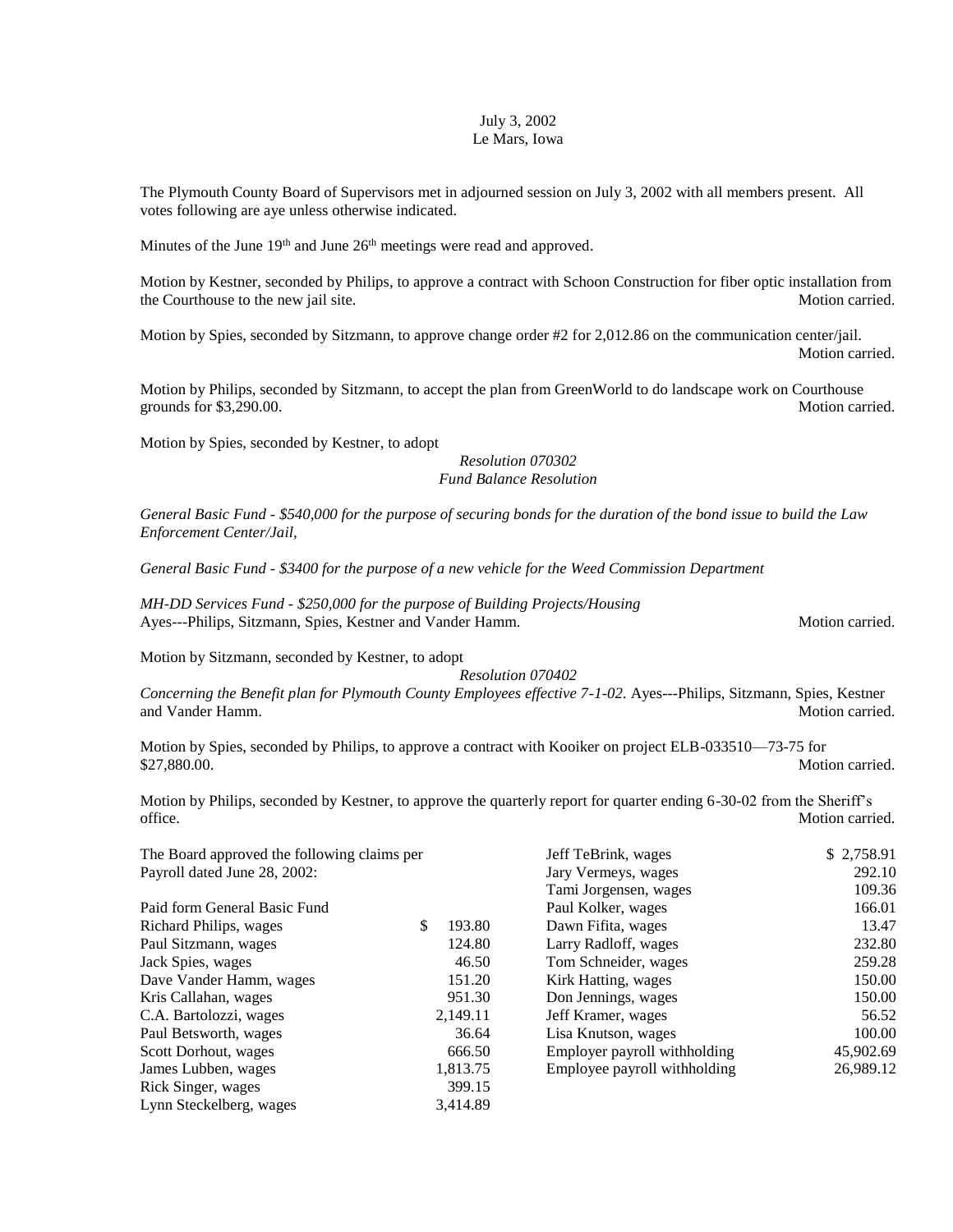| Paid from MH-DD Services Fund               |              |                                       |             |
|---------------------------------------------|--------------|---------------------------------------|-------------|
| Employer payroll withholding                | \$<br>819.50 | Juvenile Probation                    |             |
| Employee payroll withholding                | 367.23       | LeMars Daily Sentinel, fees           | \$<br>26.85 |
|                                             |              | Sioux Co Auditor, juvenile crt office | 1,296.76    |
| Paid from Secondary Road Fund               |              |                                       |             |
| Employer payroll withholding                | \$4,210.12   | Nondepartmental                       |             |
| Employee payroll withholding                | 2,764.46     | C.A. Bartolozzi, ins reimb            | \$<br>10.00 |
|                                             |              | Barbara Braun, ins reimb              | 12.13       |
| Paid From Economic Development Fund         |              | Kris Callahan, ins reimb              | 103.67      |
| Employer payroll withholding                | \$1,027.80   | Betsy Chilton, ins reimb              | 40.38       |
| Employee payroll withholding                | 500.03       | Roger Dau, ins reimb                  | 287.80      |
|                                             |              | Linda Dobson, ins reimb               | 60.92       |
| Paid from Co Assessor Agency Fund           |              | Linda Gaumnitz, ins reimb             | 11.74       |
| Employer payroll withholding                | \$4,365.35   | Jerry Groenhagen, ins reimb           | 901.13      |
| Employee payroll withholding                | 2,408.85     | Rick Groetken, ins reimb              | 31.65       |
|                                             |              | Kara Harpenau, ins reimb              | 31.09       |
| The Board approved the following claims per |              | Russ Hobson, ins reimb                | 611.46      |
| Warrant register dated July 3, 2002:        |              | Larry Hoffman, ins reimb              | 137.19      |
|                                             |              | Don Jennings, ins reimb               | 312.44      |
| <b>GENERAL BASIC</b>                        |              | Bobbi Kellen, ins reimb               | 323.16      |
| <b>Board of Supervisors</b>                 |              | K. Kae Meyer, ins reimb               | 26.04       |
| Kingsley News Times, proceedings            | \$<br>111.33 | Sharon Neiman, ins reimb              | 249.70      |
|                                             |              | Brian Reis, ins reimb                 | 42.00       |
| Auditor                                     |              | Thomas Rohe, ins reimb                | 228.02      |
| Kingsley News Times, ballot, notice         | \$<br>66.58  | Dennis Sohl, ins reimb                | 75.51       |
| Bernice Koopman, election worker            | 6.50         | Jack Spies, ins reimb                 | 12.00       |
| LeMars Postmaster, stamps                   | 222.00       | Mike Van Otterloo, ins reimb          | 144.00      |
| Red's Printing, paper                       | 10.27        | David Vander Hamm, ins reimb          | 11.60       |
| Joyce Treinen, election worker              | 6.50         | Floyd Waterbury, ins reimb            | 14.08       |
| Postal Service, pre-stamped cards           | 624.85       |                                       |             |
|                                             |              | MH-DD SERVICES FUND                   |             |
| Treasurer                                   |              | Mental Health Administrator           |             |
| Independent Business, rate chip             | \$<br>94.00  | Scott Bixenman, fees                  | \$<br>90.00 |
| Priscilla Strathman, mileage                | 33.90        | Dale Wassmuth, fees                   | 235.00      |
| Sheriff                                     |              | SECONDARY ROAD FUND                   |             |
| Electronic Engineering, pager service       | \$<br>95.70  | <b>County Engineer</b>                |             |
| Gall's Inc, vehicle equipment               | 288.97       | City of Akron, sundry                 | \$<br>40.19 |
|                                             |              | Arnold Motor Supply, parts            | 20.16       |
| <b>Veterans Affairs</b>                     |              | Bekins Fire/Safety, safety            | 112.04      |
| Martin Balmer, postage                      | \$<br>14.20  | Bomgaars, sundry                      | 379.66      |
|                                             |              | Stanley Buss, crop/property damages   | 654.50      |
| <b>Conservation Board</b>                   |              | Electronic Engineering, equipment     | 2,157.00    |
| NorthWest REC, electric                     | \$<br>331.53 | Frontier Communications, sundry       | 27.62       |
|                                             |              | Graves Construction, project          | 15,926.68   |
| <b>Weed Commission</b>                      |              | Herbst Construction, project          | 25,193.81   |
| Bomgaars, parts                             | \$<br>21.03  | HGM Associates, engineering           | 500.00      |
|                                             |              | IA Dept Transportation, engineering   | 470.52      |
| <b>Correctional Services</b>                |              | ISAC, schools & meeting fees          | 40.00       |
| HyVee Food, supplies                        | \$<br>268.91 | Jacobsons Auto Parts, parts           | 7.49        |
|                                             |              | Mark Kehrberg, crop/property damages  | 574.00      |
| District Court                              |              | Kingsley Building Ctr, lumbers        | 279.38      |
| West Group Payment Ctr, updates             | \$<br>556.75 | Kingsley City of, sundry              | 8.92        |
|                                             |              | Lamperts, lumber                      | 659.08      |
| Courthouse                                  |              | LeMars Daily Sentinel, publications   | 302.40      |
| Lamperts, buildings                         | \$<br>2.63   | LeMars Ford Mercury, parts            | 10.40       |